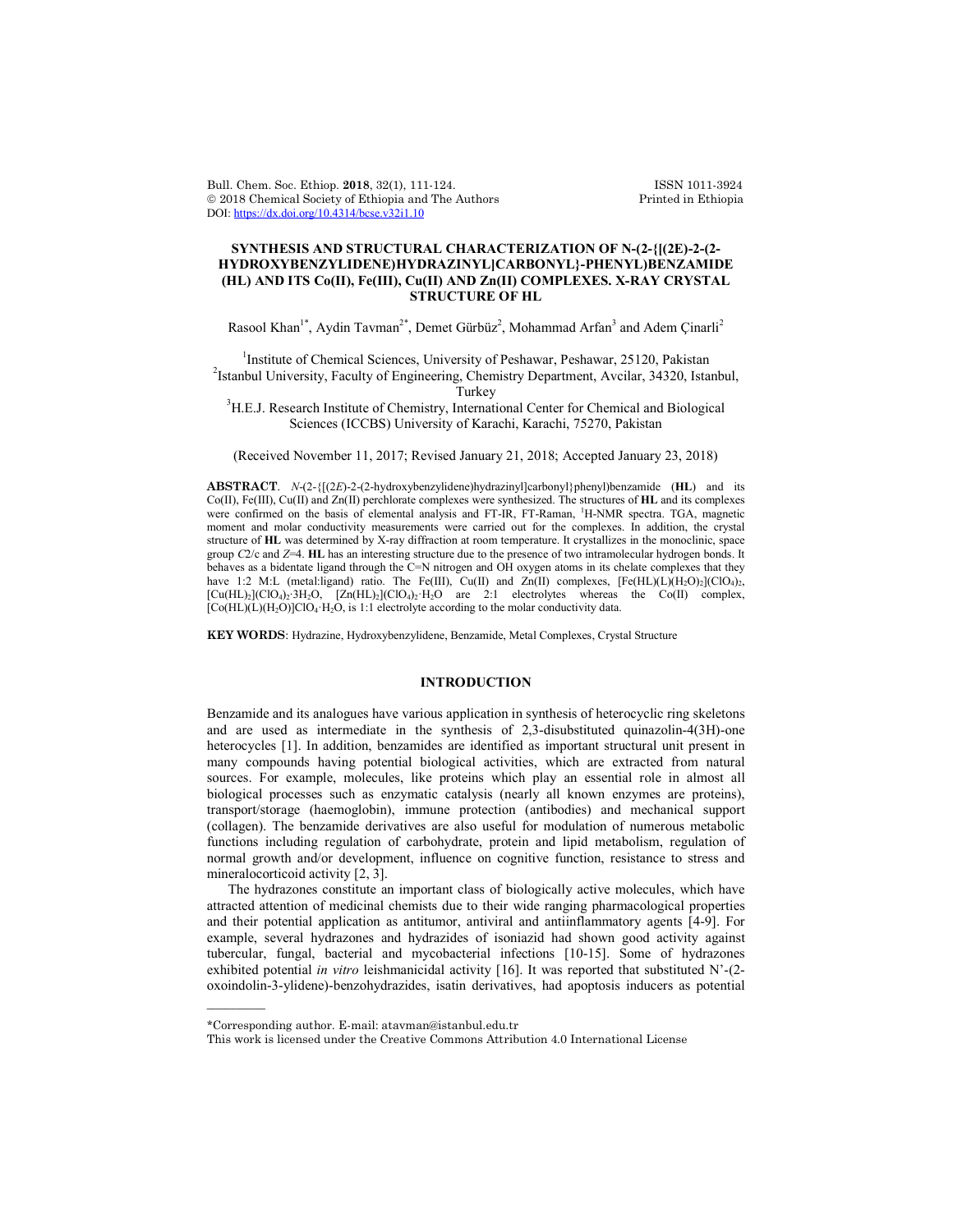anticancer agents. Apoptosis, or programmed cell death, plays a crucial role in normal cell development and tissue homeostasis [17].

Structural characterization of benzohydrazides is important to comprehend their effect mechanisms because of their considerable biological effects. Recently, the crystal structures of hydrazone compounds have been widely studied [18-21].

In our previous study, the crystal structure of 2-amino-*N*'-[(1*Z*)-1-(4-chlorophenyl) ethylidene]benzohydrazide was reported [22]. The structure of the compound also was characterized by elemental analysis, MS, FT-IR and NMR spectroscopic techniques. In this study, we synthesized and characterized *N*-(2-{[(2*E*)-2-(2-hydroxybenzylidene)hydrazinyl]carbonyl}phenyl)benzamide (**HL**, Figure 1), a new benzohydrazide derivative, and its Co(II), Fe(III), Cu(II) and Zn(II) complexes. The structure of the compounds is characterized by the analytical data and FT-IR, FT-Raman, NMR spectroscopy. TGA, magnetic moment and molar conductivity measurements were carried out for the complexes. In addition, the crystal structure of **HL** is determined by X-ray diffraction analysis.



Figure 1. The chemical structure of the ligand (**HL**).

### **EXPERIMENTAL**

### *Chemicals and apparatus*

All chemicals and solvents were of reagent grade from Sigma-Aldrich, Merck, Alfa Easer, Carlo Erba and Acros Organics and they were used without further purification.

Elemental analysis data were obtained with a Thermo Finnigan Flash EA 1112 analyzer. Molar conductivity of the complexes was measured on a WTW Cond315i conductivity meter in DMF at 25 ºC. Magnetic moment measurements for the paramagnetic complexes were carried out on a Sherwood Scientific apparatus (MK1) at room temperature by Gouy's method. FT-IR spectra were recorded on a Bruker Optics Vertex 70 spectrometer using ATR (Attenuated Total Reflection) techniques. The FT-Raman spectra were also recorded in the same instrument with a R100/R RAMII Raman module equipped with Nd:YAG laser source operating at 1064 nm line with 200 mW power and a spectral resolution of  $\pm 2$  cm<sup>-1</sup>. Thermogravimetric (TG) study was made on a TG-60WS Shimadzu, with a heating rate of 10 ºC/min under flowing air at the rate of 50 mL/min. <sup>1</sup> H-NMR spectra were run on a Varian Unity Inova 500 NMR spectrometer in CDCl<sub>3</sub>.

### *Synthesis of the compounds*

*N-(2-{[(2E)-2-(2-Hydroxybenzylidene)hydrazinyl]carbonyl}phenyl)benzamide (HL)*. To the well stirred solution of salicylaldehyde (0.1 mL, 0.8196 mmol) in dry ethanol (10 mL) was added 2-3 drops of sulfuric acid (98%) and stirred with gentle heating for 30 min followed by addition of ethanolic solution of 2-phenyl-4*H*-3,1-benzoxazin-4-one (0.2 g, 7.84 mmol, Scheme 1). The mixture was further refluxed with continuous stirring for one hour; the progress of the reaction was monitored with TLC upon completion of the reaction. The mixture was allowed to cool to room temperature, and was then poured into ice cold water. The product precipitated was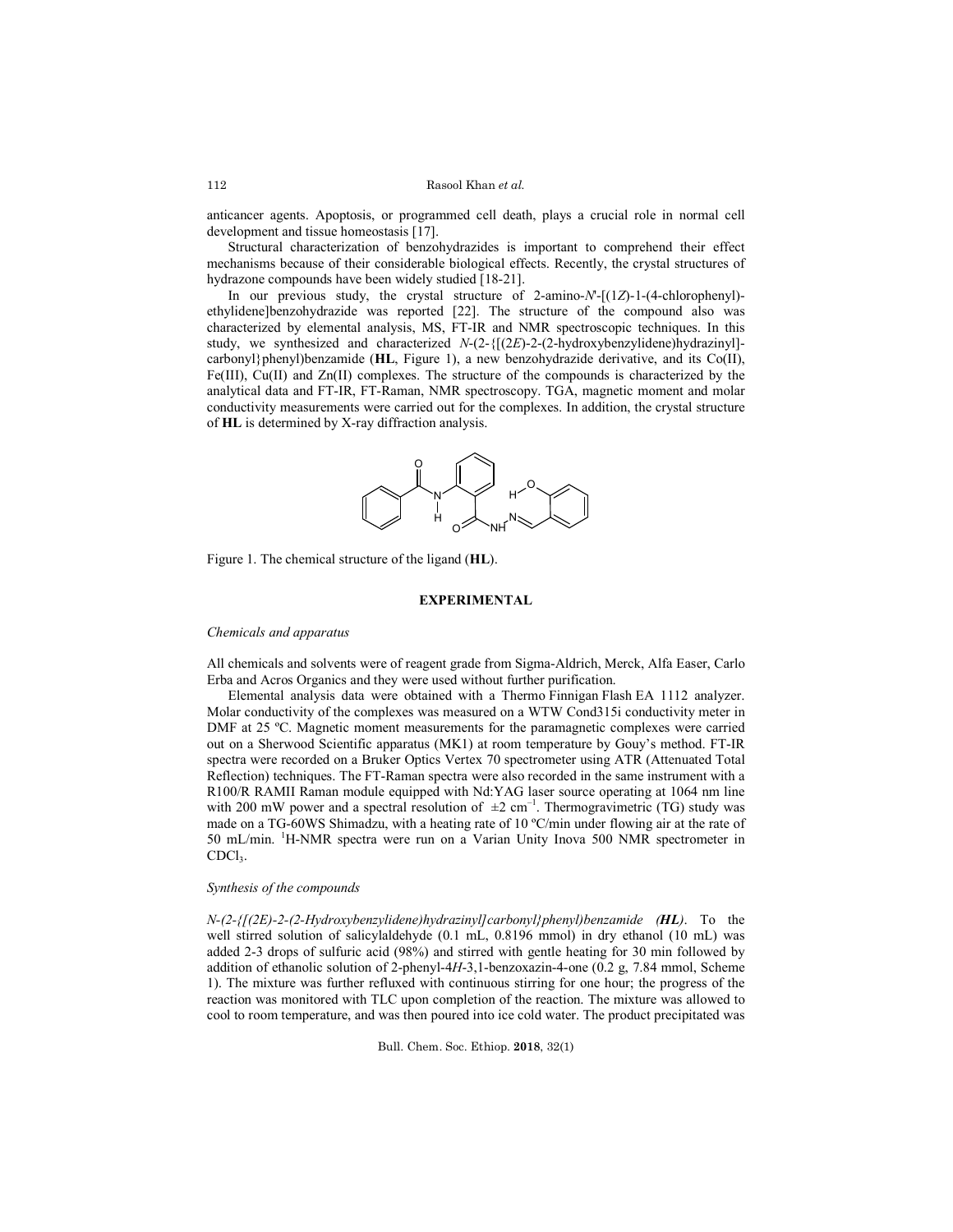filtered, washed with 5% cold NaHCO<sub>3</sub> solution, dried and recrystallized from ethanol (239) mg).

Yield: 81%, m.p.: 224-226 °C. Anal. calcd. for  $C_{21}H_{17}N_3O_3$  (%): C, 70.18; H, 4.77; N, 11.69; found (%): C, 70.08; H, 5.07; N, 11.67. MW: 359.4 g/mol. MS (ESI), m/z (%): 358.2 ([M-1]<sup>+</sup>, 100), 359.2 ([M]<sup>+</sup> , 23.4), 393.7 (16.0), 420.7 (15.2), 340.1 (5.1), 240.2 (4.0). FT-IR (ATR, v/cm<sup>-1</sup>): 3284 br, 3198 m, 3054 m, 2849 w, 1667 m, 1650 m, 1605 m, 1519 m, 1450 m, 1282 m, 1254 m, 961 m, 875 m, 758 s, 699 m, 665 m, 617 m, 513 m, 445 w. FT-Raman (v/cm<sup>-1</sup>): 3068 w, 1659 m, 1609 s, 1574 m, 1554 m, 1487 m, 1452 m, 1295 m, 1242 m, 1173 m, 1032 m, 1004 m, 926 w, 897 w, 77 s. <sup>1</sup>H-NMR (CDCl<sub>3</sub>) δ<sub>H</sub>, ppm: 11.19 (s, 2H, -CO–NH–N=C, -CO–NH– Ph), 11.10 (s, 1H, OH), 9.17 (s, 1H, CH=N), 8.61 (d, 1H, *J*=8.4), 7.94 (d, 1H, *J*=7.3), 7.81 (dd, 2H, *J* = 8.5, 8.7), 7.68 (m, 3H), 7.49 (t, 1H, *J* = 8.0), 7.21 (d, 1H, *J* = 8.1), 7.12 (t, 2H, *J* = 7.6), 6.97 (d, 1H, *J* = 8.1), 6.93 (t, 1H, *J* = 8.4).

*[Fe(HL)(L)(H2O)2](ClO4)2*. 135 mg HL (0.375 mmol) and 173 mg Fe(ClO4)3∙6H2O (0.375 mmol) were dissolved in acetonitrile (20 mL) and the mixture was refluxed for 2 h. The mixture was filtered and kept at room temperature for slow evaporation. After 2 days, the black crystals were formed and filtered, dried at room temperature (150 mg).

Yield: 81%, m.p. 200-205 °C (explosion!). Anal. calcd. for  $C_{42}H_{37}Cl_2CuN_6O_{16}$  (%): C, 50.02; H, 3.70; N, 8.33; Found (%): C, 50.44; H, 4.18; N, 9.26. MW: 1008.52 g/mol; *μ*eff = 4.20 BM; Molar conductivity: 134  $\Omega^{-1}$ cm<sup>2</sup>mol<sup>-1</sup> (in DMF, 25±1 °C). FT-IR (ATR, v/cm<sup>-1</sup>): 3322 m, br, 3223 m, br, 3065 m, br, 2997 w, 2859 w, 1736 m, 1641 m, 1604 m, 1587 m, 1515 m, 1448 m, 1384 m, 1300 m, 1258 m, 1105 s, 1052 s, 897 m, 755 m, 705 m, 621 s, 518 m, 432 m. Raman data could not be obtained. TGA (temperature, °C: weight loss, %): 100: 2.1; 150: 5.3; 200: 7.3; 219: explosion!

*[Co(HL)(L)(H2O)]ClO4·H2O*. 135 mg HL (0.375 mmol) and 137 mg Co(ClO4)2∙6H2O (0.375 mmol) were dissolved in acetonitrile (20 mL) and the mixture was refluxed for 2 h. The mixture was filtered and kept at room temperature for slow evaporation. After 2 days, a brown precipitate was formed. This precipitate was filtered and dried at room temperature (147 mg).

Yield: 78%, m.p. 215 °C. Anal. calcd. for  $C_{42}H_{37}CICoN_6O_{12}$  (%): C, 55.30; H, 4.09; N, 9.21; Found (%): C, 56.25; H, 4.62; N, 9.68. MW: 912.10 g/mol.  $\mu_{eff}$  = 3.31 BM. Molar conductivity:  $87 \Omega^{-1}$ cm<sup>2</sup>mol<sup>-1</sup> (in DMF, 25±1 °C). FT-IR (ATR, v/cm<sup>-1</sup>): 3325 w, 3235 m, br, 3062 m, br, 3003 w, br, 2850 w, br, 1736 m, 1682 m, 1604 m, 1590 m, 1522 m, 1448 m, 1389 m, 1325 w, 1275 m, 1118 m, 1054 s, 895 m, 761 s, 688 s, 621 s, 515 m, 423 m. Raman data could not be obtained. TGA (temperature, °C: weight loss, %): 100: 2.1; 150: 3.05; 200: 3.7; 250: 13.05; 300: 23.2; 350: 42.4; 400: 51.1; 450: 54.3; 500: 57.1; 550: 69.5; 600: 92.2; 650: 92.7 (CoO%: 8.38).

*[Cu(HL)<sub>2</sub>](ClO<sub>4</sub>)<sub>2</sub>·3H<sub>2</sub>O. 135 mg HL (0.375 mmol) and 140 mg Cu(ClO<sub>4</sub>)<sub>2</sub>·6H<sub>2</sub>O (0.375 mmol)* were dissolved in acetonitrile (20 mL). A green turbidity was formed instantly. This mixture was refluxed for 2 h, then cooled to room temperature and filtered. The green precipitate was dried at room temperature (155 mg).

Yield: 80%, m.p. 273 °C (explosion!). Anal. calcd. for  $C_{42}H_{40}Cl_2CuN_6O_{17}$  (%): C, 48.73; H, 3.89; N, 8.12; Found (%): C, 48.13; H, 3.49; N, 8.11. MW: 1035.25 g/mol.  $μ_{eff}$  = 1.56 BM. Molar conductivity:  $142 \Omega^{-1}$ cm<sup>2</sup>mol<sup>-1</sup> (in DMF,  $25 \pm 1 \text{ }^{\circ}$ C). FT-IR (ATR, v/cm<sup>-1</sup>): 3361 m, 3187 w,br, 3062 m,br, 2888 w,br, 1679 m, 1627 m, 1604 m, 1582 m, 1554 m, 1509 s, 1445 m, 1393 m, 1336 m, 1275 m, 1216 m, 1152 m, 1074 m, 1040 s, 904 m, 744 m, 694 m, 621 m, 535 m, 443 m. Raman data could not be obtained. TGA (temperature, °C: weight loss, %): 100: 4.2; 150: 4.4; 200: 4.4; 270: explosion!

*[Zn(HL*)<sub>2</sub>](*ClO<sub>4</sub>*)<sub>2</sub>·*H*<sub>2</sub>*O*. 135 mg HL (0.375 mmol) and 140 mg Zn(ClO<sub>4</sub>)<sub>2</sub>·6H<sub>2</sub>O (0.375 mmol) were dissolved in acetonitrile (20 mL). A slightly yellow turbidity was formed at one minute.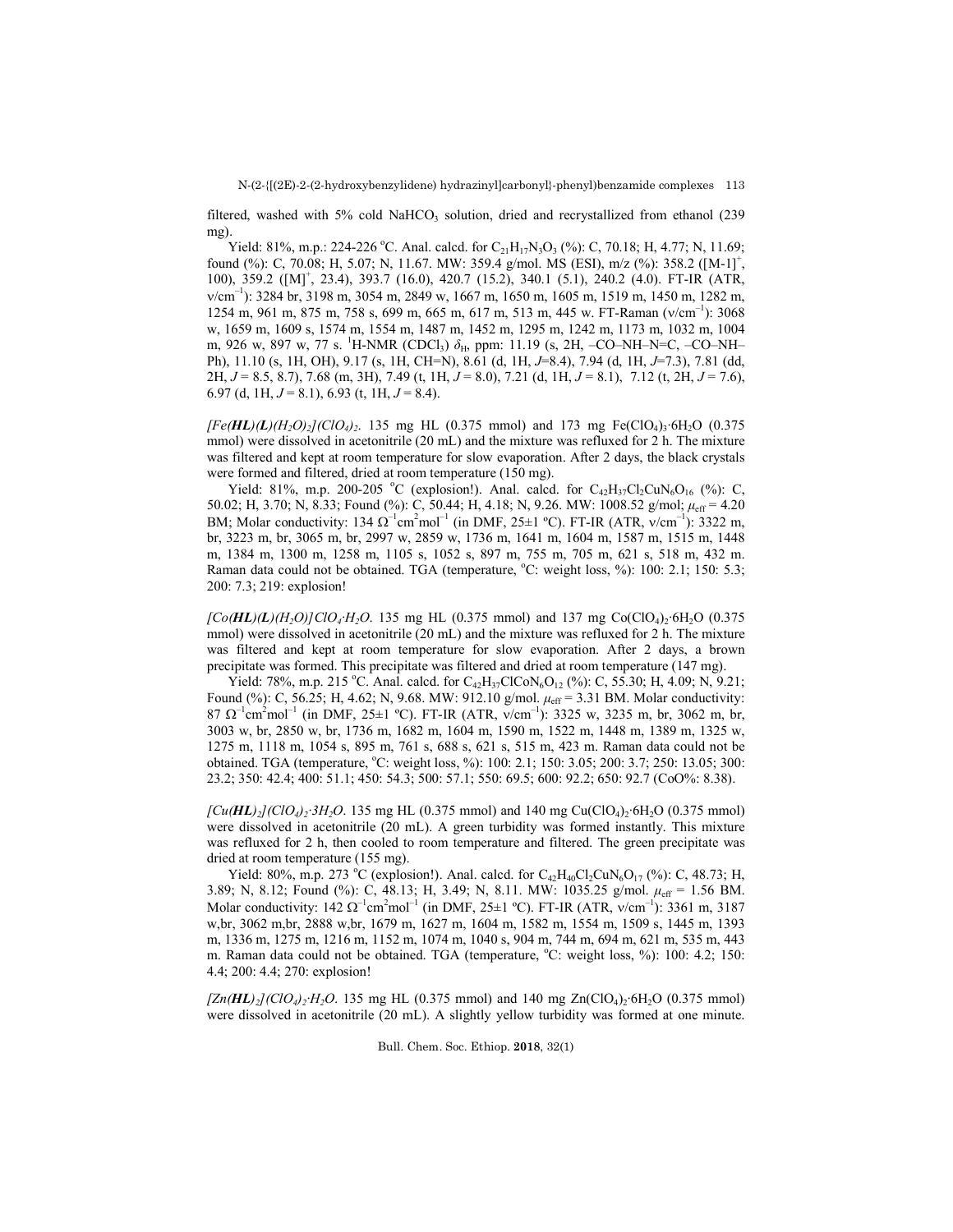This mixture was refluxed for 2 h, then cooled to room temperature and filtered. The dirty white precipitate was dried at room temperature (140 mg).

Yield: 74%, m.p. 180-194 °C. Anal. calcd. for  $C_{42}H_{36}Cl_2N_6O_{15}Zn$  (%): C, 50.39; H, 3.62; N, 8.39; Found (%): C, 50.33; H, 4.25; N, 8.39. MW: 1001.08 g/mol; Molar conductivity: 110  $\Omega^{-1}$ cm<sup>2</sup>mol<sup>-1</sup> (in DMF, 25±1 °C). MS (ESI): 781.2 ([(Zn+2HL)-3]<sup>+</sup>, 100%), 783.2 ([(Zn+2HL)- $1$ ]<sup>+</sup>, 70.6%), 785.2 ( $[(Zn+2HL)+1]$ <sup>+</sup>, 56.0%), 786.2 ( $[(Zn+2HL+2)]$ <sup>+</sup>, 28.8%), 719.3  $([2HL)+1]^+$ , 17.6%), 360.2  $([HL+1]^+$ , 58.8%), 422.0  $([(HL+Zn)-3]^+$ , 44.1%), 424.0  $([(HL+Zn)-3]^+)$  $1$ ]<sup>+</sup>, 32.1%). FT-IR (ATR, v/cm<sup>-1</sup>): 3342 m, br, 3266 m, 3095 w, br, 2883 w, br, 1686 m, 1666 m, 1616 m, 1590 m, 1560 m, 1518 m, 1448 m, 1398 m, 1280 m, 1110 m, 1074 m, 1038 s, 976 m, 756 s, 705 m, 619 m, 591 m, 515 m. FT-Raman (v/cm<sup>-1</sup>): 3076 w, 1667 w, 1611 s, 1589 m, 1561 m, 1455 m, 1326 m, 1281 m, 1168 m, 1138 m, 1052 w, 1003 w, 936 m, 89 m. <sup>1</sup> H-NMR (CDCl<sub>3</sub>)  $\delta_c$ , ppm: 11.94 s, br (1H, OH), 11.69 s, br (1H, -CO–NH–N=C), 11.10 (s, br, 1H, 1H, – CO–NH–Ph), 9.64 s, br (1H, CH=N), 8.71 d (1H, J=7.8), 8.47 s, br (1H), 8.06 d (2H, J = 6.8), 7.58 m (5H), 7.07 d, br (1H, J = 9.7), 6.97 t (3H, J = 6.83, 7.32). TGA (temperature,  $^{\circ}$ C: weight loss, %): 100: 1.6; 150: 2.1; 200: 2.9; 250: 7.8; 300: 20.0; 350: 35.5; 400: 46.1; 450: 49.0; 500: 52.4; 550: 55.3; 600: 79.3; 650: 89.8; 700: 91.3 (ZnO%: 8.0).



Scheme 1. Synthesis of *N*-(2-{[(2E)-2-(2-hydroxybenzylidene)hydrazino]carbonyl}phenyl) benzamide (**HL**).

#### *Crystallography*

Suitable crystal was selected for data collection which was performed on a Bruker SMART APEX CCD area-detector diffractometer with graphite monochromated Mo-*Ka* radiation ( $\lambda$  =  $0.71073$  Å) at  $25\pm1$  °C (298 K). The structures were solved by direct methods using SHELXS-97 and refined by full-matrix least-squares methods on F using SHELXL-97 [23]. All nonhydrogen atoms were refined with anisotropic parameters. The H atoms of C atoms were located from different maps and then treated as riding atoms with C–H distances of  $0.96 - 0.97$  Å. H atoms treated by a mixture of independent and constrained refinement. For the structure solution, 9402 reflections were collected, 3530 were unique  $(R<sub>int</sub> = 0.066)$ ; equivalent reflections were merged. Lorentz-polarization and absorption corrections were applied using Bruker SAINT [24] and SADABS [25] software. The crystal structure was deposited at the Cambridge Crystallographic Data Centre under the following deposition number: CCDC 1538433.

#### **RESULTS AND DISCUSSIONS**

#### *Discussion of the ligand structure*

Synthesis of the ligand (**HL**) was given in Scheme 1. The structure of **HL** was confirmed by the characteristic absorption peaks of amide in IR region, D<sub>2</sub>O exchangeable amide proton peak in the <sup>1</sup>H-NMR region and further confirmation was done on the basis of molecular ion peak in EI-MS, FAB-MS and Mass fragmentation pattern. It is important to note that **HL** did not cyclize further under the selected reaction conditions.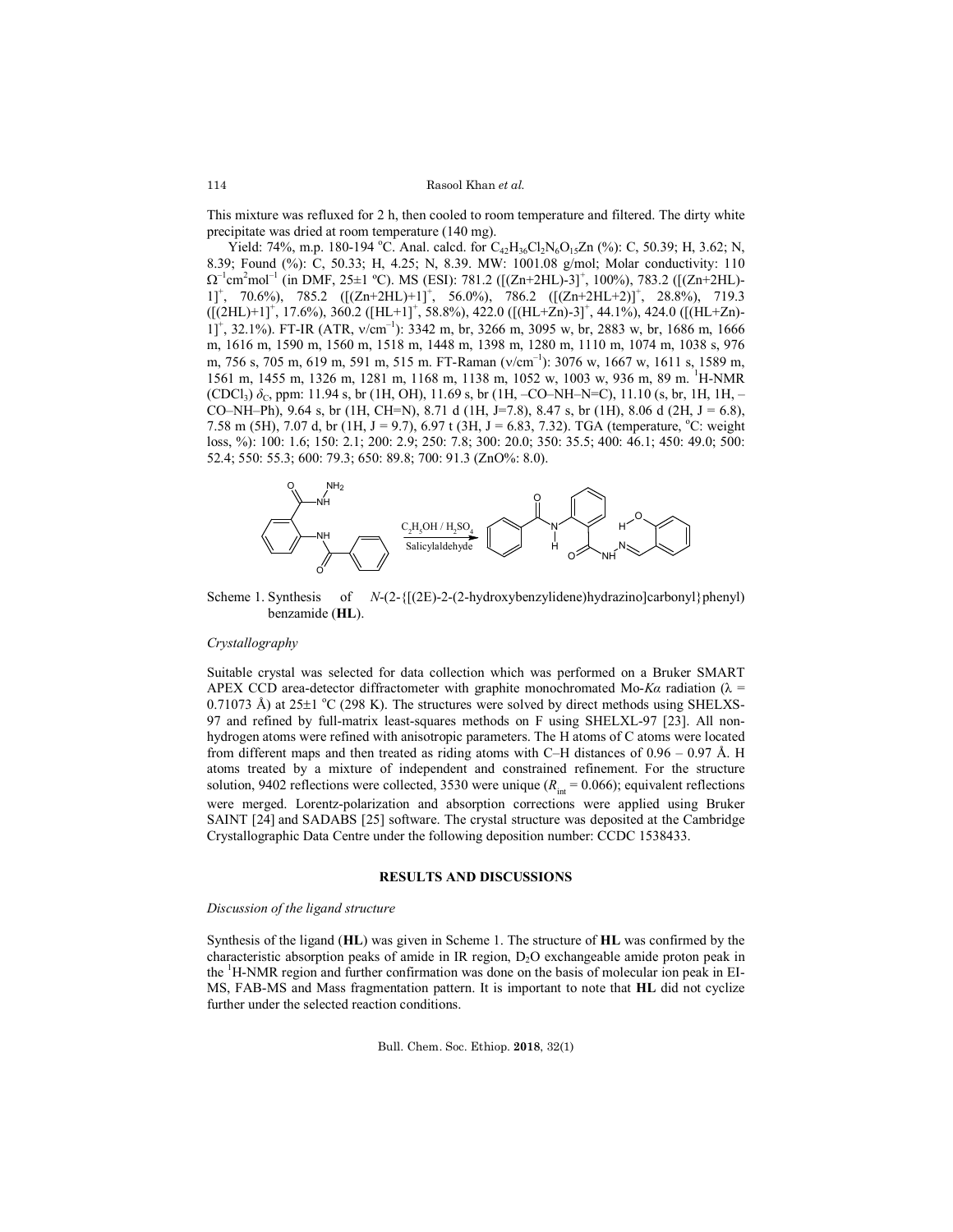In addition to spectroscopic proof of the structure, crystals of **HL** were obtained and the absolute structure was determined with the help of X-ray crystallography, which confirmed the formation and reactivity of the open chain products.

The crystal data and details of data processing are given in Table 1. Table 2 contains the hydrogen bond geometry parameters. Selected bond lengths and angles are given in Table 3; some torsion angles are given in Table 4. The ORTEP III drawing of **HL** is given in Figure 2 and the unitcell packing diagram with the intermoleculer H-bonding is given in Figure 3.

Table 1. Crystal and experimental data and refinement of the crystal structure of **HL**.

| Empirical formula                                      | $C_{21}H_{17}N_3O_3$                                        |
|--------------------------------------------------------|-------------------------------------------------------------|
| Formula weight (g/mol)                                 | 359.38                                                      |
| Crystal system, Space group                            | Monoclinic, C2/c                                            |
| Color, habit                                           | Colorless, block                                            |
| Unit cell dimensions $(A, \degree)$                    | $a = 21.191(17), b = 8.308(7)$                              |
|                                                        | $c = 22.333(18), \beta = 113.093(16)$                       |
| Cell volume $(A^3)$                                    | 3617(5)                                                     |
| Z, $d_{calc.}$ (g/cm <sup>3</sup> )                    | 8, 1.320                                                    |
| F(000)                                                 | 1504                                                        |
| Crystal size (mm)                                      | $0.43 \times 0.42 \times 0.12$                              |
| Linear abs. coefficient $(\mu, \text{mm}^{-1})$        | 0.09                                                        |
| No. of observations $(I>2.00 \sigma(I))$               | 1574                                                        |
| Refinement method                                      | Full-matrix least-squares on $F$                            |
| Goodness of fit indicator                              | 0.98                                                        |
| Index ranges                                           | $-26 \le h \le 25$ , $-7 \le k \le 10$ , $-27 \le l \le 27$ |
| $\theta$ range for data collection (°)                 | $1.9 - 26.0$                                                |
| Data collection                                        | <b>SMART</b>                                                |
| $R[F^2 > 2\sigma(F^2)]$                                | 0.058                                                       |
| $wR(F^2)$                                              | 0.144                                                       |
| Largest diff. peak and hole ( $e^{-}/\text{\AA}^{3}$ ) | $0.15$ and $-0.14$                                          |

Table 2. Hydrogen-bond geometry (Å, °)

| $D$ -H $\cdots$ A                                        | $D-H$   | $H \cdots A$ | $D\cdots A$ | $D-H\cdots A$ |  |
|----------------------------------------------------------|---------|--------------|-------------|---------------|--|
| $N1-H1A\cdots O2$                                        | 0.85(3) | 1.97(2)      | 2.707(4)    | 144(2)        |  |
| $O3-H3A\cdots N3$                                        | 0.83(3) | 1.85(3)      | 2.597(4)    | 149(3)        |  |
| $N2-H2A\cdots O11$                                       | 0.87(3) | 1.99(3)      | 2.837(4)    | 164(3)        |  |
| $C4-H4\cdots O3n$                                        | 0.93    | 2.60         | 3.399(5)    | 145           |  |
| $C17 - H17 \cdots O2^{111}$                              | 0.93    | 2.46         | 3.291(5)    | 149           |  |
| $0 \tarrow 10 \tarrow 1 \tarrow 1 \tarrow 10 \tarrow 10$ |         |              |             |               |  |

Symmetry codes: (i) x+3/2, y+1/2, z; (ii) −x+1/2, −y+1/2, −z; (iii) x, y−1, z.

There are two intra- and three inter-molecular hydrogen bonds in the **HL** molecule (Table 2). The intermolecular hydrogen bonding distances are 1.99, 2.60 and 2.46 Å, for N2-H2A···O1, C4-H4···O3 and C17-H17···O2, respectively. The intermolecular H-bonding values for C4–H4···O3 and C17–H17···O2 (2.60 and 2.46 Å, respectively) are higher than the ordinary intermolecular H-bonding lengths as expected due to very weak electron-withdrawing characteristic of the aromatic CH hydrogen atoms. The crystal structure is stabilized by the intermolecular hydrogen bondings. The intramolecular hydrogen bonding distances, (N1-H1A $\cdots$ O2: 1.97(2) Å; O3-H3A $\cdots$ N3: 1.85(3) Å), are in agreement with the literature data [21, 26-30]. The intramolecular hydrogen bonds cause forming almost two more rings in the molecule. It is expected that the intramolecular hydrogen bonds affect the physical properties of HL, significantly. It is not a very common feature that there are hydrogen bonds in a molecule more than one.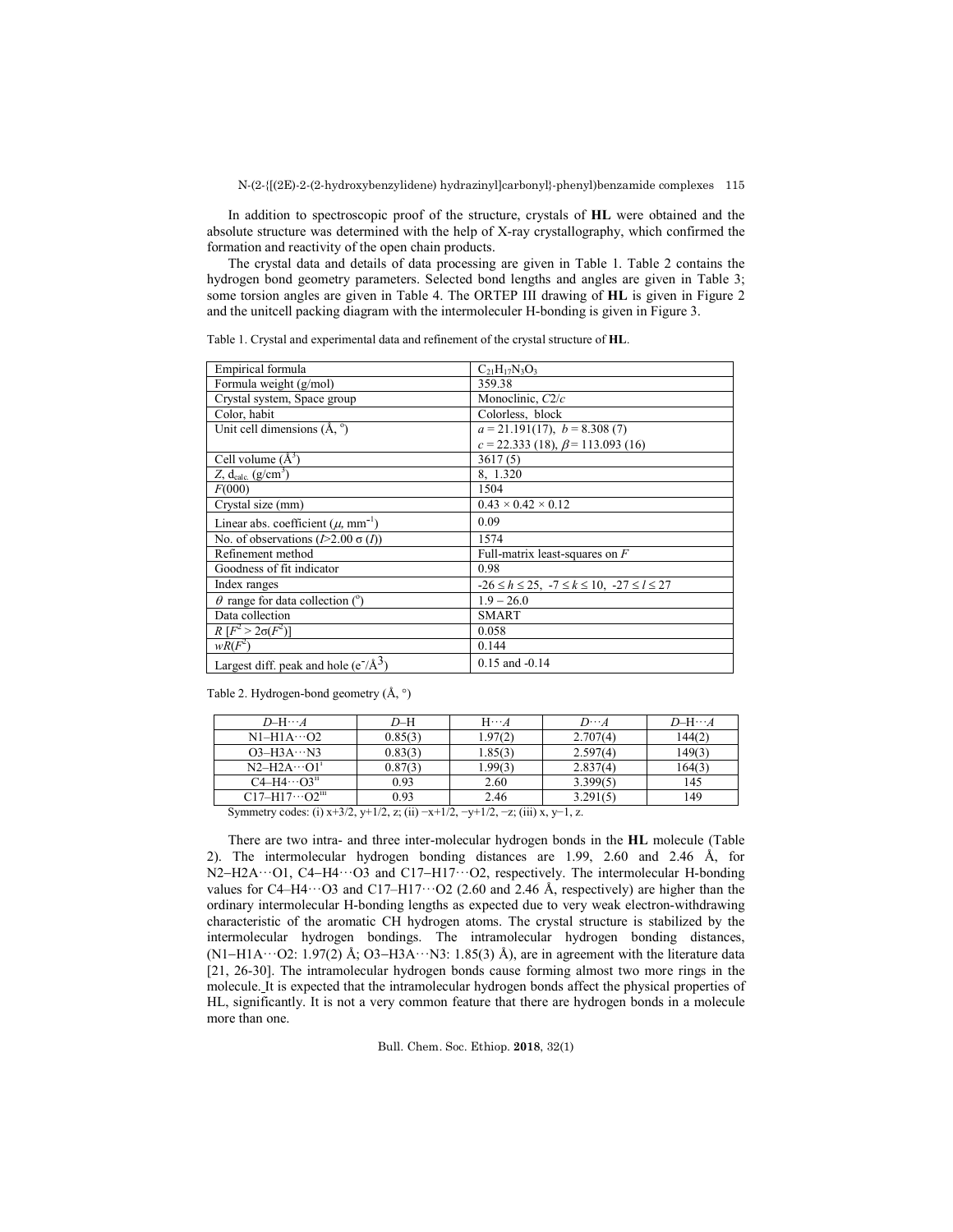Rasool Khan *et al.*



Figure 3. The ORTEP III drawing of **HL** showing the stability *via* hydrogen bonding between the molecules.

The major torsion angles: C1-C6-C7-N1: 25.0(4); C7-N1-C8-C9: 20.4(4); C12-C13-C14- N2: -36.1(3); N3-C15-C16-C17: -178.8(2)º (Table 4). According to the torsion angles, the benzamide ring is twisted by 25º according to the phenyl ring at the middle of **HL** whereas the phenyl ring is twisted by the angle of 36.1º compared to the benzamide ring. Some of the considerable bond lengths are: C6-C7-N1: 115.2(2); C7-N1-C8: 129.3(2); C13-C14-N2: 115.0(2); C14-N2-N3: 118.5(2); N2-N3-C15: 118.0(2); N3-C15-C16: 120.5(3)º. The bond angles at the bridging parts between three rings are varying at the  $115.0 - 129.3^\circ$  range (Figure 3).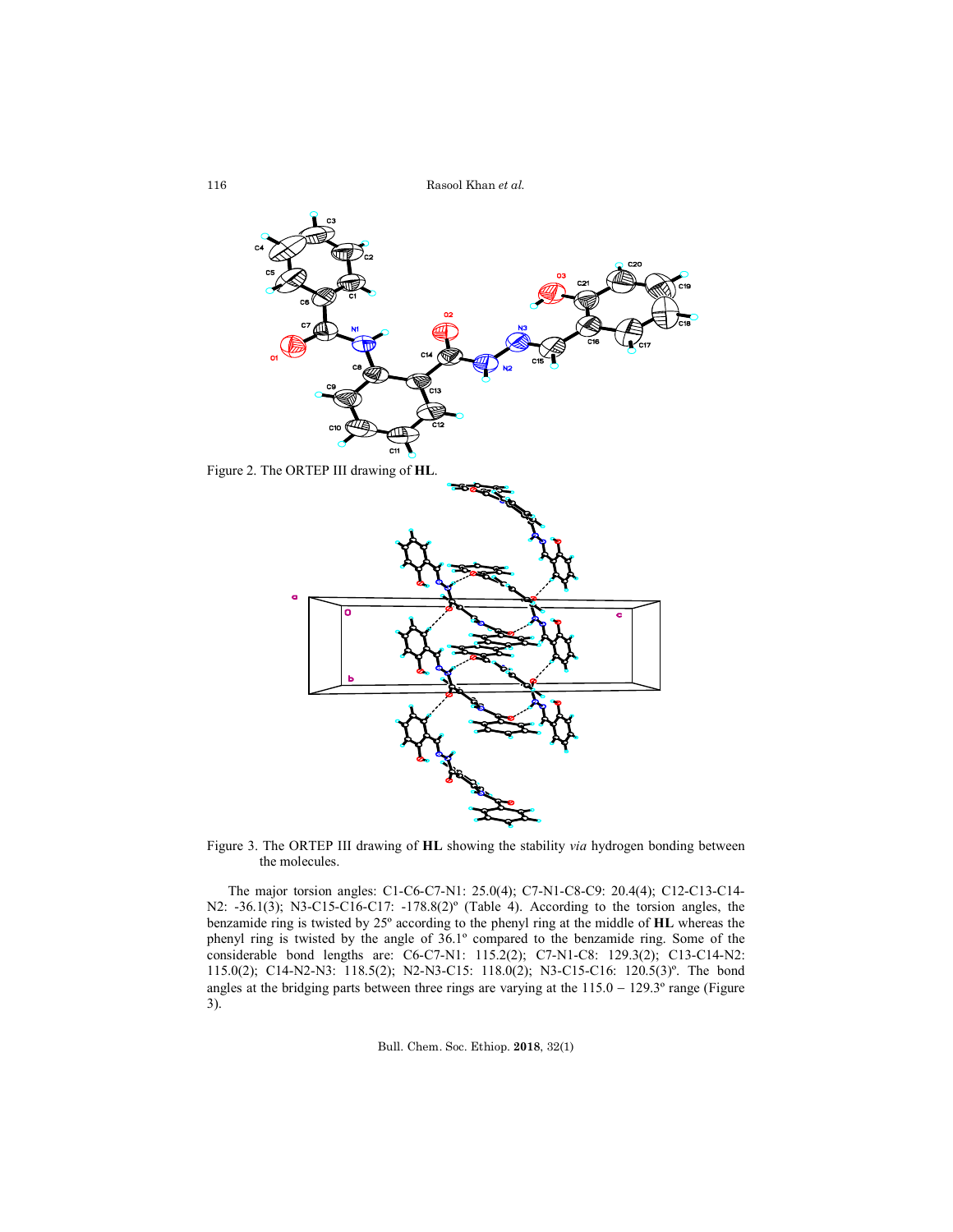| Bond lengths, A  |           |                  |           |
|------------------|-----------|------------------|-----------|
| $O1-C7$          | 1.231(3)  | $O3-H3A$         | 0.828(10) |
| $O2-C14$         | 1.229(3)  | $N1-C7$          | 1.346(3)  |
| $O3-C21$         | 1.350(3)  | $N1-C8$          | 1.403(3)  |
| $NI-H1A$         | 0.855(10) | $N2 - C14$       | 1.349(3)  |
| $N3 - C15$       | 1.274(3)  | $N2-N3$          | 1.370(3)  |
| $C1-C6$          | 1.350(3)  | $C5-C6$          | 1.363(4)  |
| $C6-C7$          | 1.489(4)  | $C10-C11$        | 1.370(4)  |
| $C11-C12$        | 1.377(4)  | $C13-C14$        | 1.476(4)  |
| $C15-C16$        | 1.442(4)  | $C9-H9$          | 0.9300    |
| Bond angles, °   |           |                  |           |
| $C21-O3-H3A$     | 106(2)    | $C15 - N3 - N2$  | 118.0(2)  |
| $C7-N1-C8$       | 129.3(2)  | $O2 - C14 - N2$  | 121.5(3)  |
| $C14-N2-N3$      | 118.5(2)  | $N2 - C14 - C13$ | 115.0(2)  |
| $O2 - C14 - C13$ | 123.5(3)  | $N3 - C15 - C16$ | 120.5(3)  |
| $O1-C7-N1$       | 123.1(3)  | $O1-C7-C6$       | 121.7(3)  |
| $N1-C7-C6$       | 115.2(2)  | $C1-C6-C7$       | 123.1(3)  |
| $C9 - C8 - N1$   | 123.1(3)  | $C13-C8-N1$      | 117.9(2)  |
| $O3 - C21 - C16$ | 123.3(3)  | $O3 - C21 - C20$ | 116.5(3)  |

Table 3. Selected bond lengths (Å) and angles (º)

The C=O bond lengths are very close to each other:  $1.231(3)$  and  $1.229(3)$  Å for C7–O1 and C14–O2, respectively. The C–OH (C21–O3) bond length  $(1.350(3))$  is higher than the average length of C=O bond as expected. The C7–N1 bond length  $(1.346(3)$  Å) is shorter than that of the C8–N1 (1.403(3) Å) due to the C7 carbon atom bonded to the carbonyl oxygen atom (O=C7– N1). Oxygen atom makes the C7–N1 bond shorter than C8–N1 because of its electronwithdrawing characteristic. The C14–N2 and C15–N3 bond lengths are 1.349(3) Å and 1.274(3) Å, respectively. It is obvious that the second one is a double bond. The bond length of  $N2-N3$  is 1.370(3) Å and it is a single bond as expected.

#### Table 4. Selected torsion angles (º)

| ~14-N2-N3-C15   | 174.502)    | C12-C13-C14-O2                                                 | 143 363     |
|-----------------|-------------|----------------------------------------------------------------|-------------|
| N1-C8-C13-C14   | .4(3)       | $N3-N2-C14-O2$                                                 | $-3.7(4)$   |
| $N3-N2-C14-C13$ | 175.8(2)    | $C12-C13-C14-N2$                                               | $-36.1(3)$  |
| C8-C13-C14-N2   | 145.7(2)    | C <sub>1</sub> -C <sub>6</sub> -C <sub>7</sub> -N <sub>1</sub> | 25.0(4)     |
| $C7-N1-C8-C13$  | $-161.0(2)$ | N3-C15-C16-C17                                                 | $-178.8(2)$ |
| N2-N3-C15-C16   | 77.0(2)     | C5-C6-C7-N1                                                    | $-156.9(2)$ |
| C7-N1-C8-C9     | 20.4(4)     |                                                                |             |

### *Properties of the complexes*

Molar conductivity data of the complexes give useful information about the structure of the complexes. According to the molar conductivity data, the Fe(III), Cu(II) and Zn(II) complexes  $(110 - 142 \Omega^{-1} \text{cm}^2 \text{mol}^{-1})$  are considered as 1:2 and the Co(II) complex is acceptable as 1:1 (87)  $\Omega^{-1}$ cm<sup>2</sup>mol<sup>-1</sup>). According to Geary, molar conductivity values for 1:1 and 1:2 electrolyte in DMF generally fall between  $65 - 90$  and  $130 - 170 \Omega^{-1}$ cm<sup>2</sup>mol<sup>-1</sup>, respectively [31]. Elemental analysis and molar conductivity data shows that one of the ligands releases a phenolic hydrogen in the Co(II) complex and  $[Co(HL)(L)(H_2O)]ClO<sub>4</sub>·H<sub>2</sub>O$  is suggested for the empirical formula of the Co(II) complex.

Room temperature magnetic moment values  $(\mu_{\text{eff}})$  of the paramagnetic complexes are 1.65, 4.20 and 3.31 BM for the Cu(II), Fe(III) and Co(II) complexes, respectively. Magnetic moment value of Cu(II) complex (1.65 BM) is in the expected range for a typical mononuclear d<sup>9</sup> Cu(II)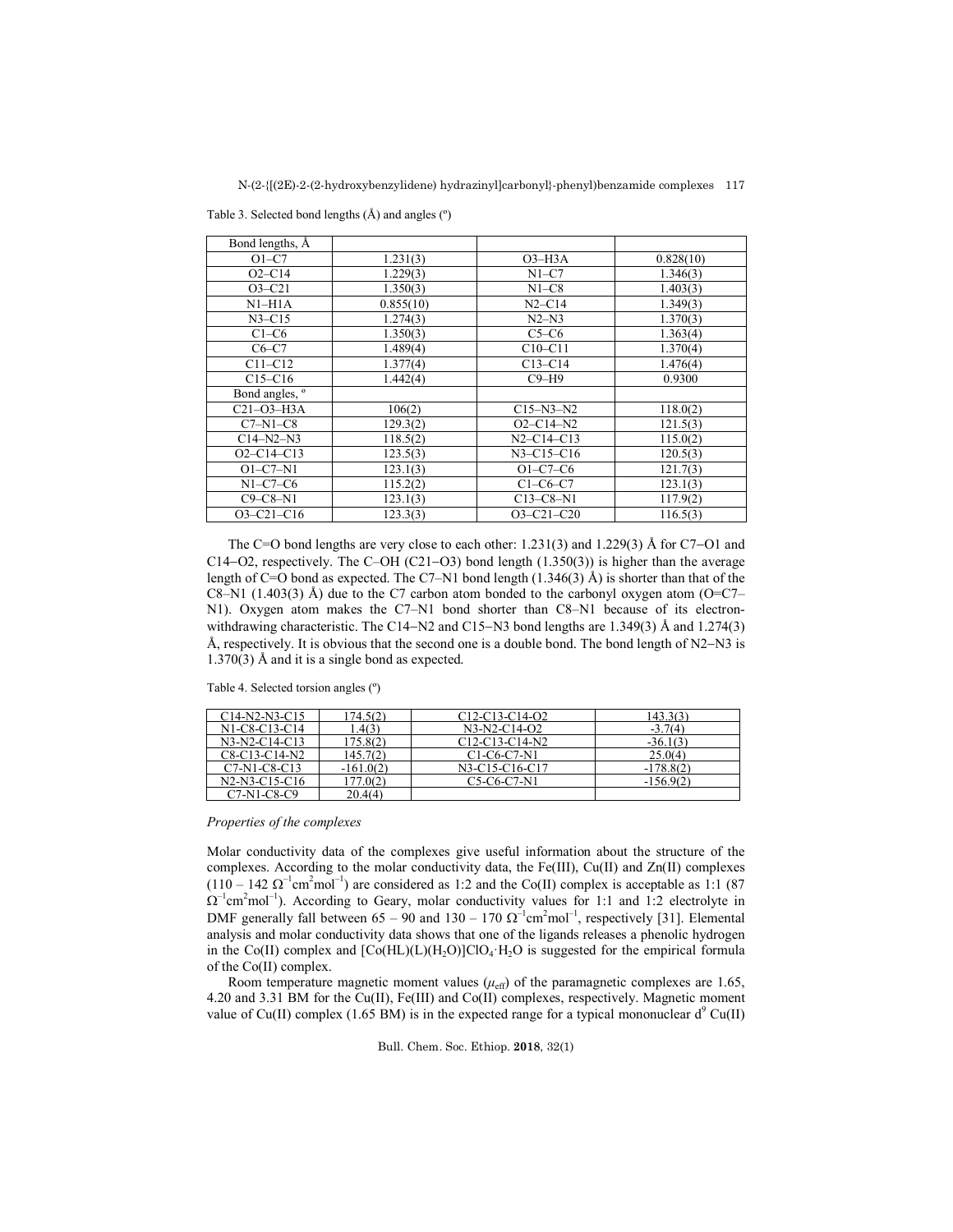#### Rasool Khan *et al.*

complex. The room temperature effective magnetic moment value of the Fe(III) complex indicates stabilization of the species having intermediate ferric spin  $(S = 3/2)$  state. The occurrence of such an intermediate spin state is typical for the six and five coordinate ferric complexes [32-34]. The room temperature magnetic moment value of Co(II) complex, 3.31 BM, lower than the spin-only value for high spin and higher than the spin-only value for low spin configurations. This may be considered as a spin equilibrium between two spin states [35] and it can be attributed a square pyramidal geometry for this complex nearly [36, 37].

The experimental data of the Co(II) and Fe(III) complexes suggest us monodeprotonated structure in contradistinction to the Cu(II) and Zn(II) complexes. The dark color of the complexes, especially the Fe(III) and Co(II) complexes, shows that there are charge transfer transitions ligand to metal ions through phenolic oxygen atom, O→M [38, 39].

#### *Thermogravimetric analysis*

The major features of the thermal analysis of the complexes are given in Experimental section. TGA curves of the Co(II) and Zn(II) complexes are given in Figure 4. The decomposition points of the complexes are in the  $180 - 273$  °C range. In this range, explosions were occurred in the Fe(III) and Cu(II) complexes due to presence of the perchlorate anion. Because of the explosion, TGA analysis could not be performed for these complexes fully. However, we could detect the coordinated and uncoordinated water molecules in the complexes by means of TGA. The uncoordinated lattice water molecules were lost through evaporation from 50 to 100 ºC (dehydration) in the  $Cu(II)$  and  $Zn(II)$  complexes whereas the coordinated water molecules (aqua) were removed at temperatures near 150 ºC in the Fe(III) and Co(II) complexes. The full TGA data of the Co(II) and Zn(II) complexes could be obtained without explosion (Figure 4) between 40 and 800 $\degree$ C.



Figure 4. TGA curves of the Co(II) and Zn(II) complexes.

Thermal degradation of the complexes occurred at three stages. Firstly, uncoordinated lattice water left at the  $50 - 100$  °C range as mentioned above. At the second stage, a considerable weight losses observed between 200 and 400 ºC can be explained in terms of cleavage of hydroxyl, NHs and carbonyl groups. Above 500 °C, all other organic parts of complexes are oxidized to carbon dioxide and water. Complete decomposition of the complexes continues up to 600 ºC probably to the forming of MO. Molecular weight ratio of the amount of metal oxide shows very good agreement for the proposed structures according to the TGA data in the Co(II) and Zn(II) complexes.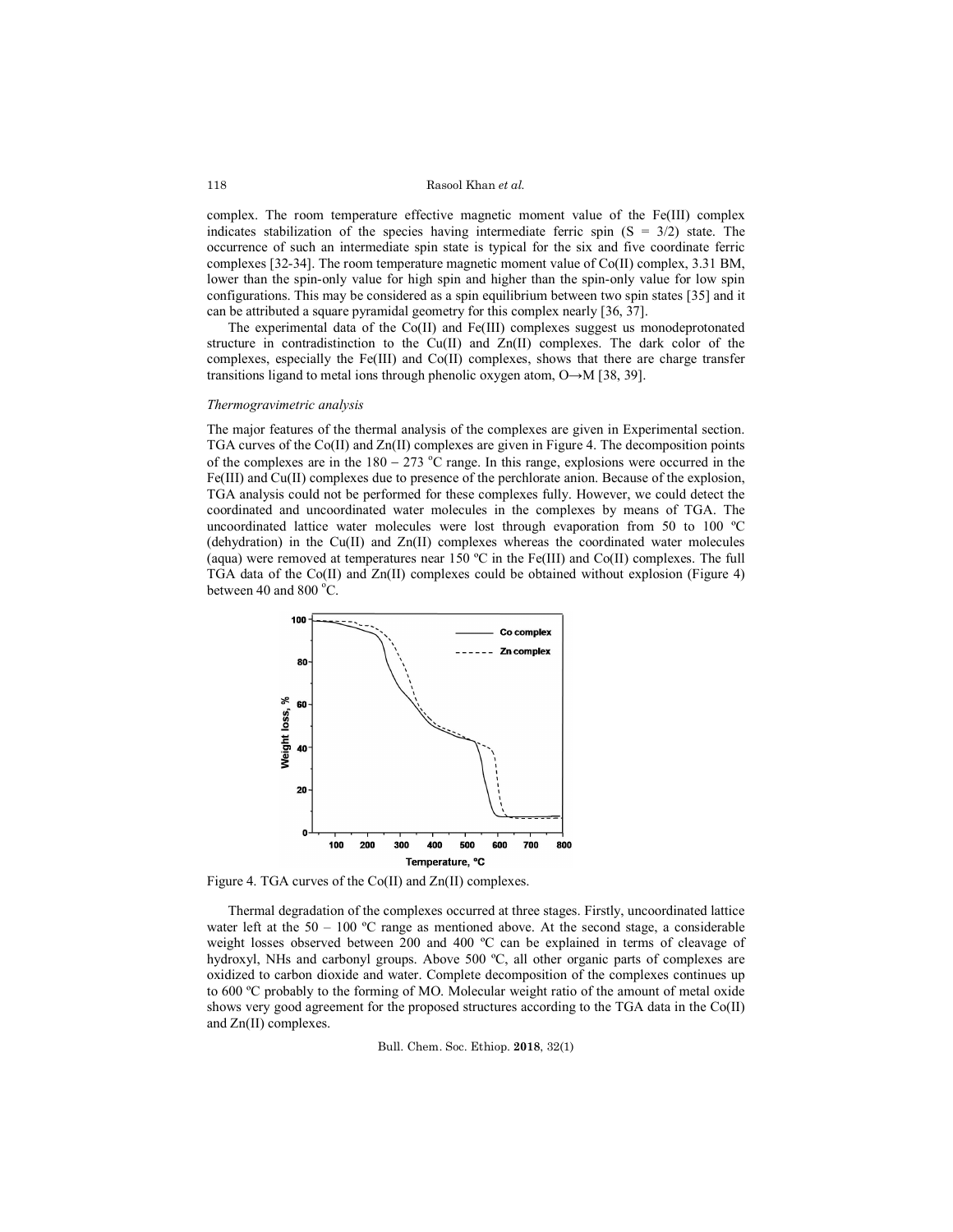# *1 H-NMR Spectra*

<sup>1</sup>H-NMR spectral data of the ligand and the  $Zn(II)$  complexes are given in Experimental Section. The phenolic OH and CH=N protons give singlet at 11.10 and 9.17 ppm, respectively, in the ligand. In the  $Zn(II)$  complex, the OH signal shifted to 11.94 ppm from 11.10 ppm; the CH=N proton shifted to 9.64 ppm from 9.17 ppm with respect to the ligand. These data showed that the phenolic OH oxygen and the CH=N nitrogen atoms coordinated to the Zn(II) ion, and the OH proton did not remove on complexation (The other data such as elemental analysis, molar conductivity, also confirm that the OH proton does not remove on complexation). The hydrazine (–CO–NH–N=C) and benzamide (–CO–NH–Ph) NH protons of the ligand appear at 11.19 ppm as a singlet, respectively. These NH protons exhibit different behavior in the Zn(II) complex: The NH proton of hydrazine that neighbor to the coordinated imine nitrogen (–NH–CH=N) gives a singlet at 11.69 (from 11.19), whereas the benzamide NH proton (far from the coordinated imine nitrogen) is slightly affected from coordination (it gives a singlet at 11.10 ppm). This observation is considered as an additional evidence for CH=N nitrogen atom coordination.

#### *Vibrational Spectroscopy*

FT-IR and FT-Raman spectral data of the compounds are given in Experimental section. The FT-IR spectra of the ligand and the complexes are given in Figure 5. FT-Raman spectra of HL and the Zn(II) complex were shown in Figure 6. We could not get the FT-Raman spectra of the Cu(II), Co(II) and Fe(III) complexes (Raman inactive).

In the IR spectra of the ligand, the medium bands at  $1650$  and  $1667$  cm<sup>-1</sup> must belong to the  $C=O$  groups. The corresponding wavenumbers in the complexes are detected at the  $1617 - 1736$  $cm^{-1}$  range. In the Raman spectra, the 1653 cm<sup>-1</sup> and 1667 cm<sup>-1</sup> bands can be assigned for the ν(C=O) group of the ligand and the Zn(II) complex, respectively. The medium (IR) and strong (Raman) bands between  $1604 - 1616$  cm<sup>-1</sup> are attributed to the aromatic ring  $v(C=C)$ frequencies. There are no considerable changes in these frequencies on complexation as expected. Similarly the  $(C=N)$  asymmetric stretching frequency of the ligand is appeared at 1519 cm<sup>-1</sup>, and it was detected at the 1582 - 1590 cm<sup>-1</sup> range in the complexes. This considerable shifting shows that the coordination occurs through the C=N nitrogen atom.

The strong bands between 761 and 744  $cm^{-1}$  (in the ligand: 758  $cm^{-1}$ ), and the strong or medium bands at the  $830 - 730$  cm<sup>-1</sup> range are due to the out-of-plane deformation bands for the aromatic C–Hs. The bands at 3284 cm<sup>-1</sup> (w, br) and 3198 cm<sup>-1</sup> (m, br) can be attributed to  $v(OH)$  and  $v(NH)$  in the ligand, respectively. These bands shifted to the 3322 – 3361 cm<sup>-1</sup> and  $3187 - 3266$  cm<sup>-1</sup> ranges in the complexes, respectively.

In the FT-IR spectra of all the complexes, the new strong band between 1105 and 1152 cm<sup>-1</sup> can be assigned to the stretching vibrations of the uncoordinated perchlorate anion,  $v(C=0)$ . In addition, the medium bands in the complexes near 620 cm<sup>-1</sup> are due to  $v_4$  mode of perchlorate anion [40-42].

The broad band between 3000-2500  $cm^{-1}$  in the complexes should be belonged to the hydrogen bonding because of the coordinated and uncoordinated (lattice) water molecules. The characteristic  $v(C-H)$  modes of ring residues are observed in the range of 3054 – 3095 cm<sup>-1</sup>, in the FT-IR and FT-Raman spectra of the compounds (Figures 5 and 6).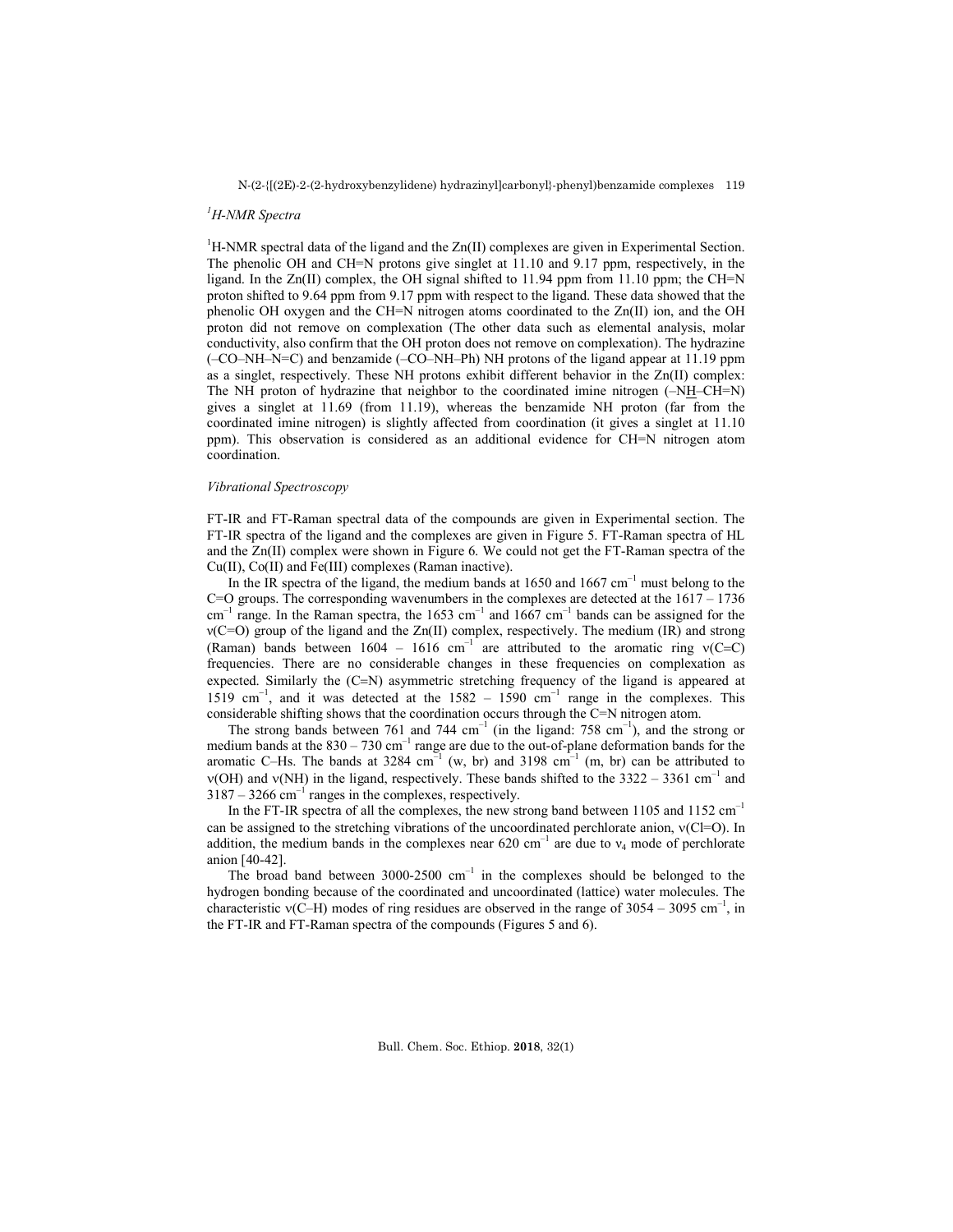Rasool Khan *et al.*



Figure 5. FT-IR spectra of **HL** and its complexes.



Figure 6. FT-Raman spectra of **HL** and its Zn(II) complex.

# **CONCLUSION**

Benzamide and its analogues have various applications in synthesis of heterocyclic ring Benzamide and its analogues have various applications in synthesis of heterocyclic ring skeletons and are used as intermediate in the synthesis of some heterocycles. In addition, some benzamide derivatives can be extracted from plants having potential biological activities.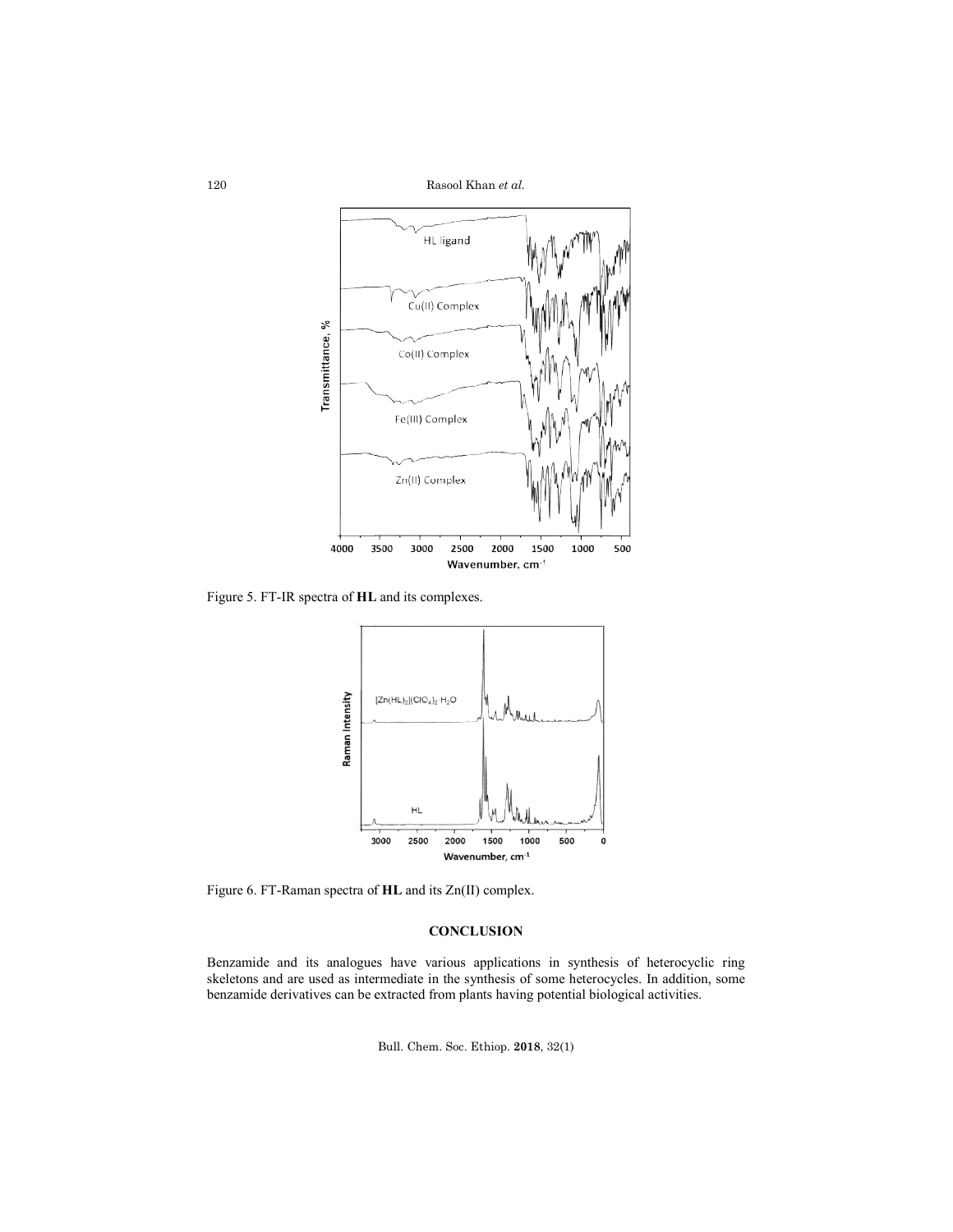In this study, a new benzamide derivative, *N*-(2-{[(2*E*)-2-(2-hydroxybenzylidene) hydrazinyl]carbonyl}phenyl)-benzamide (**HL**) and its complexes with Co(ClO<sub>4</sub>)<sub>2</sub>, Fe(ClO<sub>4</sub>)<sub>3</sub>,  $Cu(CIO<sub>4</sub>)<sub>2</sub>$  and  $Zn(CIO<sub>4</sub>)<sub>2</sub>$  were synthesized and characterized. In addition, the crystal structure of **HL** is determined by X-ray diffraction at room temperature. According to the analytical and spectral data, **HL** behaves as a bidentate in the chelate complexes; and the complexes have 1:2 M:L ratio. According to the molar conductivity measurements in DMF, the Fe(III), Cu(II) and  $Zn(II)$  complexes are 2:1 electrolytes whereas the Co(II) complex can be considered as 1:1 electrolyte.

As a conclusion, the structures in Figure 7 can be proposed for the complexes. It can be proposed a tetrahedral geometry for the Cu(II) and Zn(II) complexes; distorted octahedral and square pyramidal geometries for the Fe(III) and Co(II) complexes, respectively [43-47]. In addition, the ball-stick structure for the Cu(II) and Zn(II) complexes is shown in Figure 8.



Figure 7. The proposed structures for the complexes.

Bull. Chem. Soc. Ethiop. **2018**, 32(1)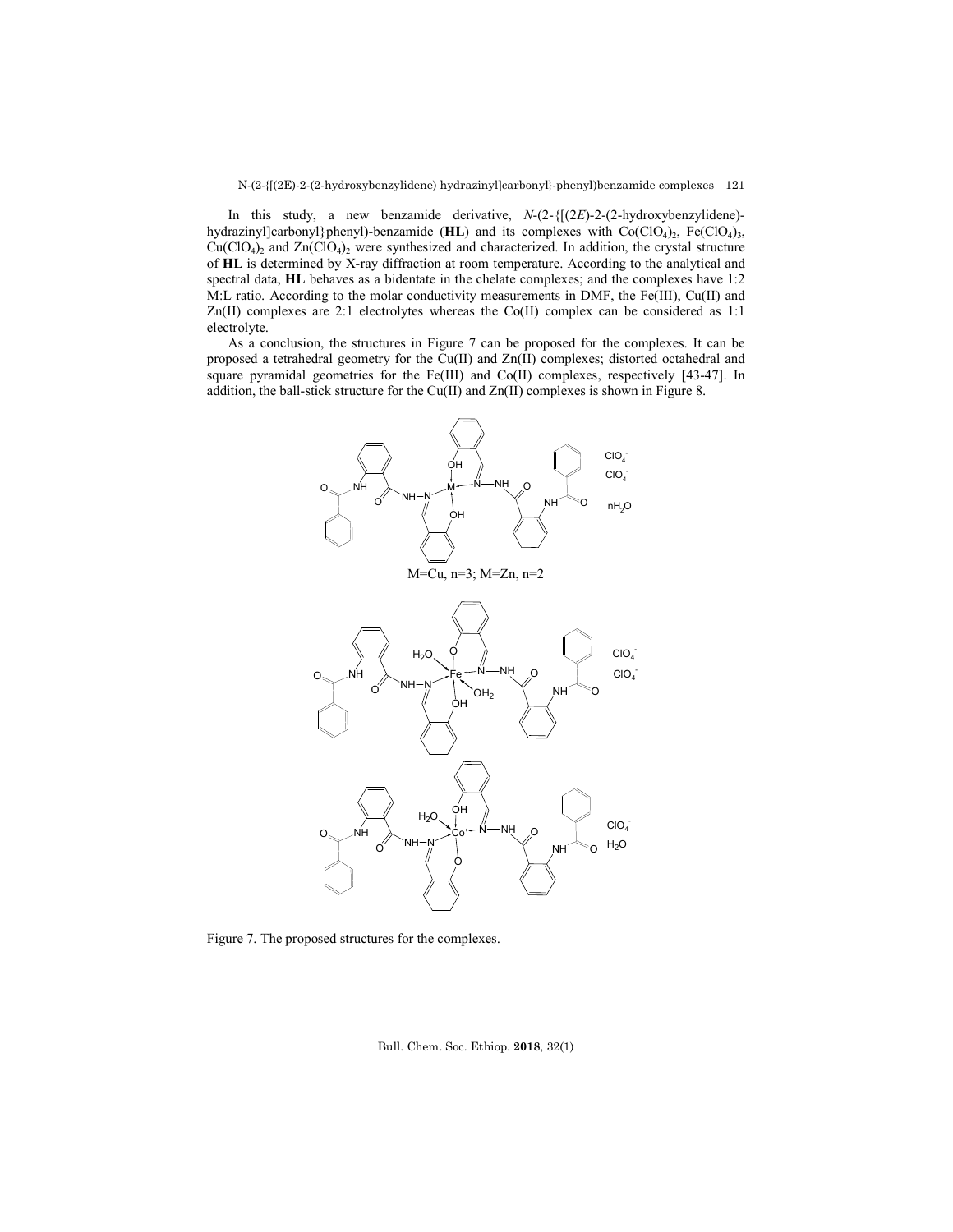

Figure 8. The ball-stick structure for the  $Cu(II)$  and  $Zn(II)$  complexes (the structures were obtained by ACD/ChemSketch software program (the H2O molecules and the perchlorate anions are omitted).

### **ACKNOWLEDGEMENT**

This work was supported by the Scientific Research Projects Unit of Istanbul University and TUBITAK-BIDEB.

### **REFERENCES**

- 1. Acton, Q.A. *Benzoic Acids – Advances in Research and Application*, 2013 Edition, Scholarly Editions: Atlanta, USA; **2013**.
- 2. Powers, J.; Rew, P.Y.; Yan, X. Benzamide derivatives and uses related thereto. *US* 7659287 B2; **2010**.
- 3. Mao, W.; Ning, M.; Liu, Z.; Zhu, Q.; Leng, Y.; Zhang, A. Design, synthesis, and pharmacological evaluation of benzamide derivatives as glucokinase activators. *Bioorg. Med. Chem.* **2012**, 20, 2982-2991.
- 4. Jimenez-Pulido, S.B.; Linares-Ordonez, F.M.; Martinez-Martos, J.M.; Moreno-Carretero, M.N.; Quiros-Olozabal, M.; Ramirez-Exposito, M.J. Metal complexes with the ligand derived from 6-acetyl-1,3,7-trimethyllumazine and benzohydrazide. Molecular structures of two new Co(II) and Rh(III) complexes and analysis of in vitro antitumor activity. *J. Inorg. Biochem.* **2008**, 102, 1677-1683.
- 5. Rollas, S.; Küçükgüzel, Ş.G. Biological activities of hydrazone derivatives. *Molecules* **2007**, 12, 1910-1939.
- 6. Abadi, A.H.; Eissa, A.A.H.; Hassan, G.S. Synthesis of novel 1,3,4-trisubstituted pyrazole derivatives and their evaluation as antitumor and antiangiogenic agents. *Chem. Pharm. Bull.* **2003**, 51, 838-844.
- 7. Terzioğlu, N.; Gürsoy, A. Synthesis and anticancer evaluation of some new hydrazone derivatives of 2,6-dimethylimidazo[2,1-b][1,3,4]thiadiazole-5-carbohydrazide. *Eur. J. Med. Chem.* **2003**, 38, 781-786.
- 8. Todeschini, A.R.; Miranda, A.L.; Silva, C.M.; Parrini, S.C.; Barreiro, E.J. Synthesis and evaluation of analgesic, antiinflammatory and antiplatelet properties of new 2 pyridylarylhydrazone derivatives. *Eur. J. Med. Chem.* **1998**, 33, 189-199.
- 9. Abdel-Aal, M.T.; El-Sayed, W.A.; El-Ashry, E.H. Synthesis and antiviral evaluation of some sugar arylglycinoylhydrazones and their oxadiazoline derivatives. *Arch. Pharm. Chem. Life Sci.* **2006**, 339, 656-663.
- 10. Joshi, S.D.; Vagdevi, H.M.; Vaidya, V.P.; Gadaginamath, G.S. Synthesis of new 4-pyrrol-1 yl benzoic acid hydrazide analogs and some derived oxadiazole, triazole and pyrrole ring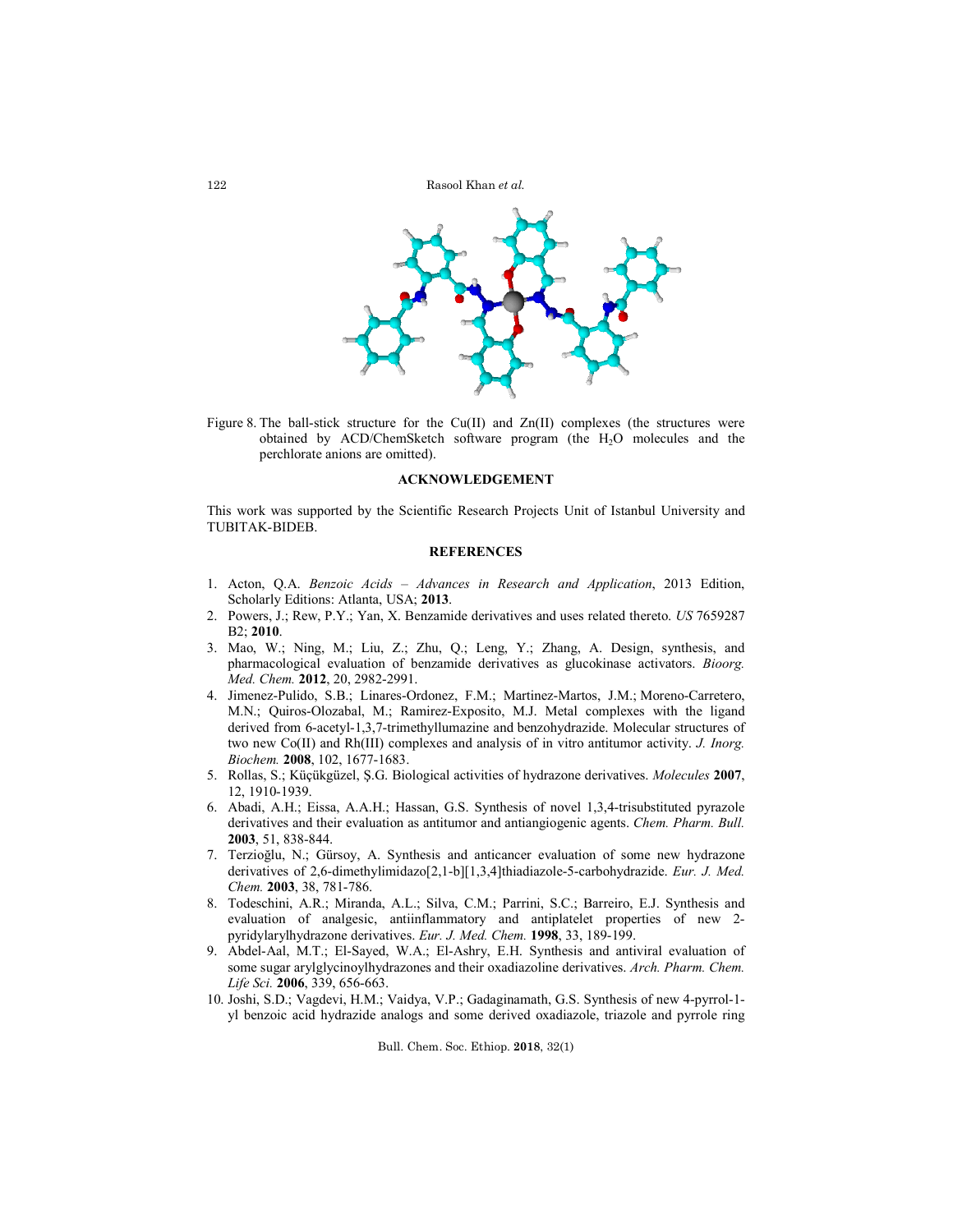systems: a novel class of potential antibacterial and antitubercular agents. *Eur. J. Med. Chem.* **2008**, 43, 1989-1996.

- 11. Shah, R.R.; Mehta, R.D.; Parikh, A.R. Studies on isoniazide derivatives: preparation and antimicrobial activity of 2-aryl-3-(pyridylcarbomyl)-5-carboxymethyl-4-thiazolidinones. *J. Indian Chem. Soc.* **1985**, 62, 255-257.
- 12. Vigorita, M.G.; Maccari, R.; Ottana, R.; Monforte, F. Synthesis and antiinflammatory, analgesic activity of 3,3′-(1,2-ethanediyl)-bis[2-aryl-4-thiazolidinone] chiral compounds. Part 10. *Bioorg. Med. Chem. Lett.* **2001**, 11, 2791-2794.
- 13. Küçükgüzel, Ş.G.; Rollas, S.; Küçükgüzel, I.; Kiraz, M. Synthesis and antimycobacterial activity of some coupling products from 4-aminobenzoic acid hydrazones. *Eur. J. Med. Chem.* **1999**, 34, 1093-1100.
- 14. Cocco, M.T.; Congiu, C.; Onnis, V.; Pusceddo, M.C.; Schivo, M.L.; De Logu, A. Synthesis and antimycobacterial activity of some isonicotinoylhydrazones. *Eur. J. Med. Chem.* **1999**, 34, 1071-1076.
- 15. Sriram, D.; Yogeeswari, P.; Madhu, K.; Synthesis and in vitro and in vivo antimycobacterial activity of isonicotinoyl hydrazones. *Bioorg. Med. Chem. Lett.* **2005**, 15, 4502-4505.
- 16. Khan, K.M.; Zia-Ullah, M.R.; Hayat, S.; Kaukab, F.; Atta-ur-Rahman, M.I.C.; Perveen, S. Synthesis and *in vitro* leishmanicidal activity of some hydrazides and their analogues. *Bioorg. Med. Chem*. **2003**, 11, 1381-1387.
- 17. Sirisoma, N.; Pervin, A.; Drewe, J.; Tseng, B.; Cai, S.X. Discovery of substituted *N'*-(2 oxoindolin-3-ylidene)benzohydrazides as new apoptosis inducers using a cell- and caspasebased HTS assay. *Bioorg. Med. Chem. Lett.* **2009**, 19, 2710-2713.
- 18. Weng, Q.; Zhao, L. 2-Chloro-*N'*-(2-hydroxy-4-methoxybenzylidene) benzohydrazide. *Acta Cryst.* **2009**, E65, o808.
- 19. Fun, H.K.; Jebas, S.R.; Sujith, K.V.; Patil, P.S.; Kalluraya, B.; *N'*-[(*Z*)-4- (Dimethylamino)benzylidene]-4-nitrobenzohydrazide monohydrate. *Acta Cryst.* **2008**, E64, o1907-o1908.
- 20. Ali, H.M.; Zuraini. K.; Jefrey, B.W.; Ng, S.W. 1-(2,4-Dihydroxyphenyl)ethanone [(1*H*indol-3-yl)acetyl]hydrazone-2-(1*H*-indol-3-yl)acetohydrazide (1/1). *Acta Cryst.* **2007**, E63, o1729-o1730.
- 21. Zhi, F.; Yang, Y.L. 6-Chloro-*N'*-(2,4-dichlorobenzylidene)nicotinohydrazide. *Acta Cryst.* **2007**, E63, o4471.
- 22. Arfan, M.; Khan, R.; Tavman, A.; Saba, S. Spectral characterization and crystal structure of 2-amino-*N'*-[(1*Z*)-1-(4-chlorophenyl)ethylidene]-benzohydrazide. *J. Saud. Chem. Soc.* **2012**, 20, 40-44.
- 23. Sheldrick, G.M. A short history of *SHELX*. *Acta Crystallogr. Sect. A* **2008**, 64, 112–122.
- 24. Sheldrick, G.M. *SADABS Program for Empirical Absorption Correction*, University of Gottingen: Germany; **1996**.
- 25. Bruker. *SAINT-V6.28A Data Reduction Software*, Bruker AXS Inc.: Madison, WI, USA; **2001**.
- 26. Ban, H.-Y.; Li, C.-M. (*E*)-*N'*-(2-Chloro-5-nitrobenzylidene)-4-methoxybenzohydrazide. *Acta Cryst.* **2008**, E64, o2177.
- 27. He, Y.-Z.; Liu, D.-Z. (*E*)-*N'*-(4-Benzyloxy-3-methoxybenzylidene)benzohydrazide. *Acta Cryst.* **2005**, E61, o3855-o3856.
- 28. Jing, Z.-L.; Wang, X.-Y.; Chen, X.; Deng, Q.-L. *N'*-(2,4-Dichlorobenzylidene) benzohydrazide. *Acta Cryst.* **2005**, E61, o4316-o4317.
- 29. Shan, S.; Tian, Y.-L.; Wang, S.-H.; Wang, W.-L.; Xu, Y.-L. (*E*)-*N'*-[1-(4- Aminophenyl)ethylidene]benzohydrazide. *Acta Cryst.* **2008**, E64, o1363.
- 30. Zhen, X.-L., Han, J.-R. (*E*)-*N'*-(4-Butoxy-3-methoxybenzylidene)benzohydrazide. *Acta Cryst.* **2005**, E61, o4282-o4284.